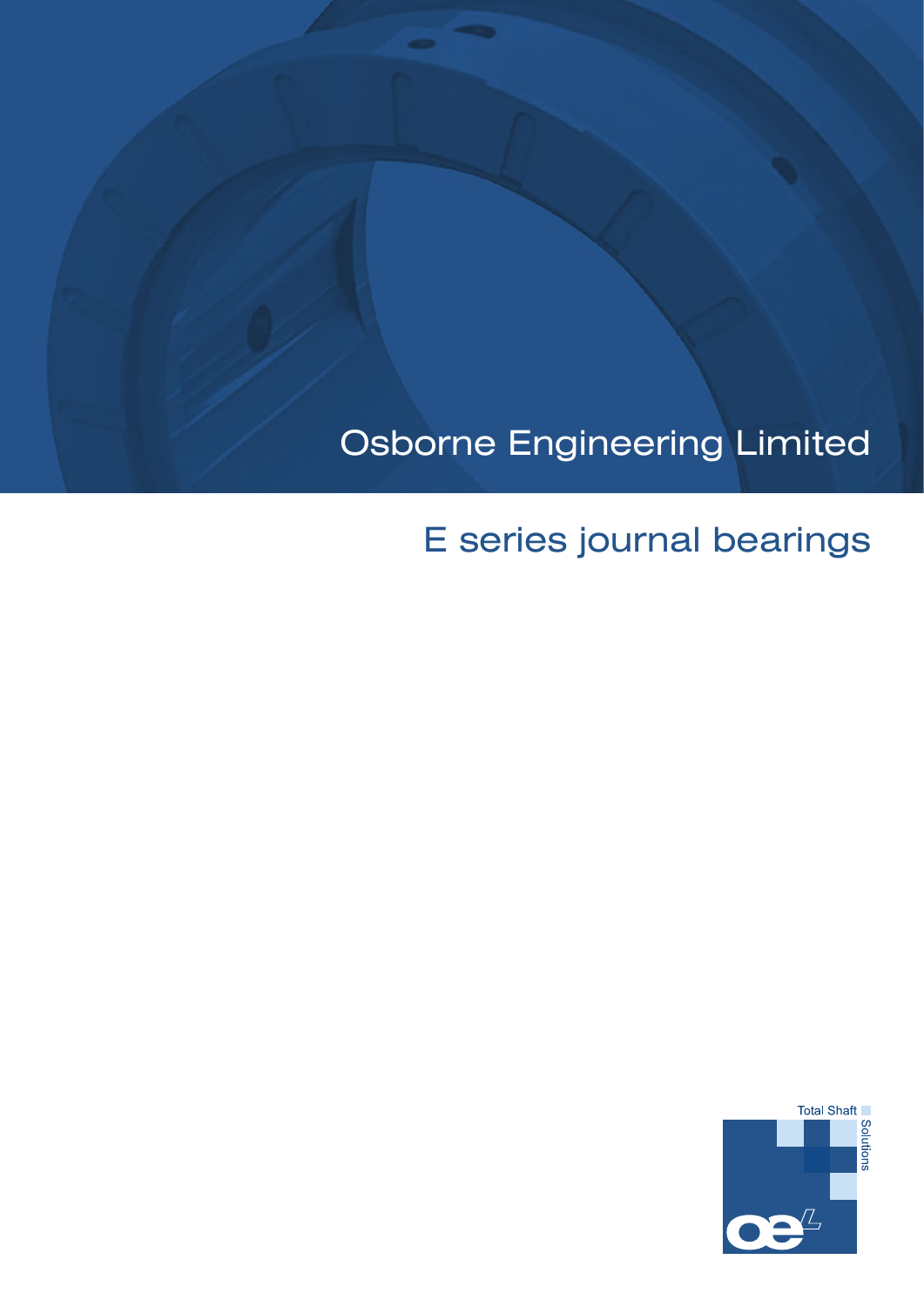# **Description**

OEL now offer our E range of fixed geometry journal bearings, in addition to our existing tilting pad bearings. These bearings are designed for pressure fed oil lubrication which can be used in many types of rotating equipment such as turbines, gearboxes and pumps. These bearings are designed to operate with surface speeds of up to 90m/sec and cover a range of sizes up to 630mm in diameter. Our in house design team can also offer full customisation to these products taking into account non standard shaft or housing sizes or provide instrumentation provisions to suit specific requirements. The standard bore profile is concentric however multi lobe bores can be utilised if requested when ordered to improve the rotor dynamic performance of each unit. For low speed conditions or high start up loads high pressure jacking provisions can be included within the design.

| <b>TYPE</b>                 | PERIPHERAL<br><b>SPEED</b> | <b>SURFACE</b><br><b>PRESSURE</b> | STIFFNESS/<br><b>DAMPENING</b>     | <b>RELATIVE</b><br><b>COSTS</b> | <b>NOTES</b>                                                        |
|-----------------------------|----------------------------|-----------------------------------|------------------------------------|---------------------------------|---------------------------------------------------------------------|
| PLAIN JOURNAL BEARING       | $0 - 30$ m/sec             | $0.2 - 4.0$ MPa                   | $\boldsymbol{\mathsf{X}}$<br>XXXXX | $\mathsf X$                     | SIMPLE, LOW SPEED, NOT<br>SUITABLE FOR LIGHT LOADS                  |
| <b>LEMON BORED BEARING</b>  | $25 - 70$ m/sec            | $0.2 - 3.5$ MPa                   | XX<br><b>XXXX</b>                  | <b>XX</b>                       | IMPROVED SPEED / LOAD. LOW<br><b>HORIZONTAL STIFFNESS</b>           |
| OFFSET BORED BEARING        | $20 - 90$ m/sec            | $0.2 - 3.5$ MPa                   | XXX<br><b>XXXX</b>                 | XX                              | IMPROVED STABILITY OVER LEMON<br>PROFILE SINGLE ROTATION ONLY       |
| FOUR LOBED JOURNAL BEARING  | $30 - 90$ m/sec            | $0.1 - 1.5$ MPa                   | XXX<br>$\mathsf X$                 | XXX                             | HIGH SPEED, LIGHT LOADS, TIGHTER<br>CLEARANCE AT LIGHT LOADS        |
| TILTING JOURNAL PAD BEARING | $30 - 100$ m/sec           | $0 - 3.0$ MPa                     | XXXXX<br>XXXX                      | <b>XXXXX</b>                    | GOOD FOR HIGH SPEED, HIGH LOADS<br>GOOD STABILITY, LOW TEMPERATURES |

# Lubrication

For most applications the recommended oil grades are ISO VG 32,46 or 68 typically supplied at 45°C – 60°C which must be filtered to at least 25 microns. Delivery pressure must be at least 0.25 bar however pressures of up to 2.0 bar are commonly used. OEL will provide a custom performance calculation for every bearing ordered showing film thicknesses, operating temperature, stiffness and dampening characteristics based around the specified machine duty.

# **Material**

Our standard materials consist of a mild steel backing to BS970 070M20 or equivalent combined with a white metal layer to BS3332 grade C, alternative grades of materials can be used upon request.

## **Clearances**

Plain bore profile  $= 0.0015$  x bearing bore (above 300mm this can be reduced to 0.0012)

Example =  $0.0015 \times 120 = 0.18$ mm  $Shaft = 120 - 0.18 = 119.82h6$ 

For all other bore profiles reduce to 0.0012. Any variation required from this standard will be given by OEL when calculations are supplied.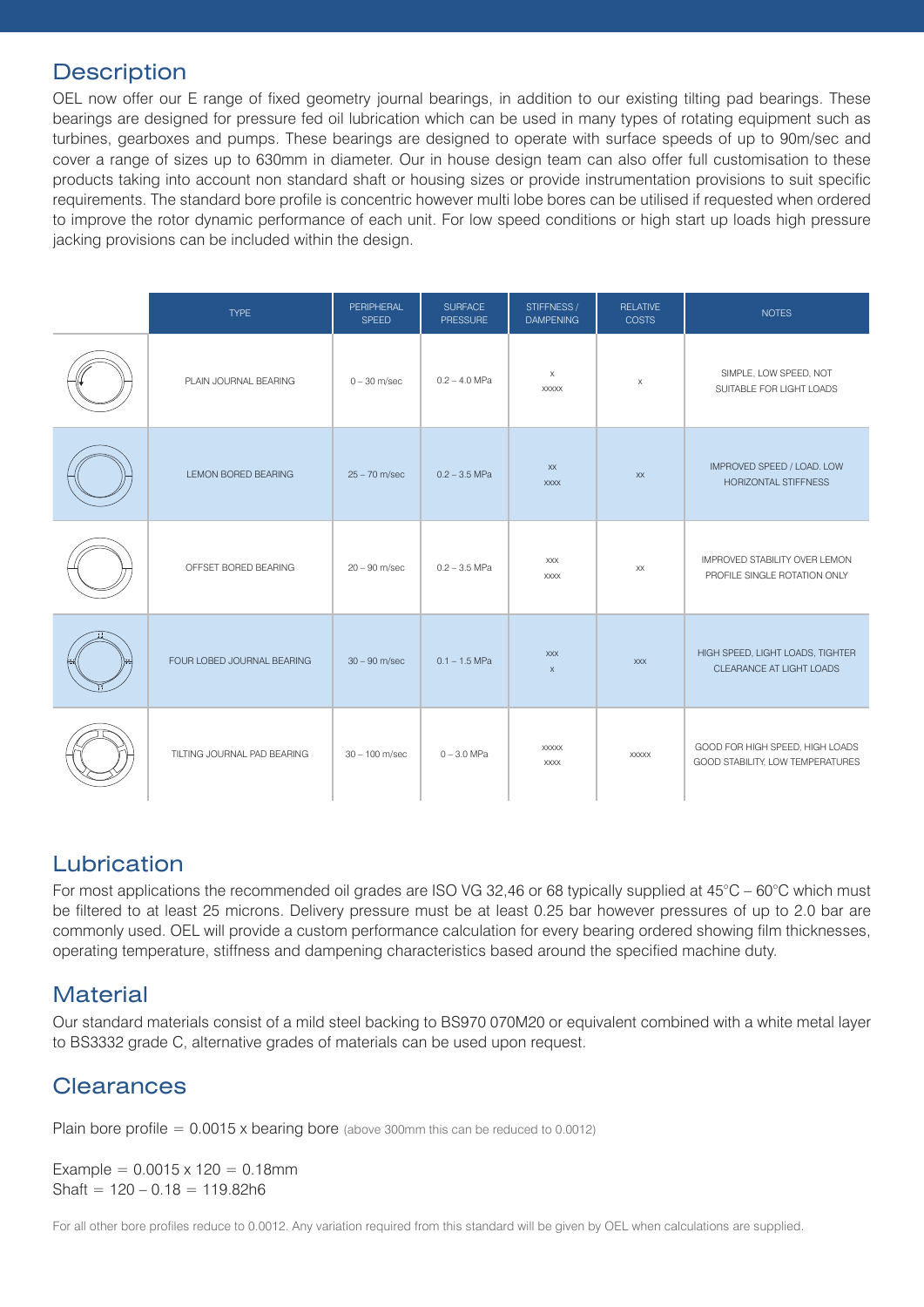## E131 series

| $d$ (H6) | d2               | d3  | d4             | d5  | d6             | d7               | b1     | b <sub>2</sub> | $\mathbf{C}$ | $\mathtt{c2}$ | t1             | t2     | $\mathbf S$  | Weight (kg) |
|----------|------------------|-----|----------------|-----|----------------|------------------|--------|----------------|--------------|---------------|----------------|--------|--------------|-------------|
| 25       | 40m6             | 36  | $\mathbf{2}$   |     | 2.5            | 2.5              | 20     | $\overline{5}$ | 6            |               | $\overline{c}$ |        | $\mathbf{1}$ | 0.1         |
| 28       | 44m6             | 38  |                |     |                |                  | $22\,$ | $\,$ 6 $\,$    | $\,$ 6 $\,$  |               |                |        |              | 0.14        |
| 32       | 48m6             | 42  |                |     | 3              | 3                | 25     |                | 7.5          |               |                |        |              | 0.18        |
| 36       | 52m6             | 46  | $\mathbf{3}$   |     |                |                  | 28     | $\overline{7}$ | $\,$ 8 $\,$  |               | $\mathbf{3}$   |        |              | 0.22        |
| 40       | 56m6             | 50  |                |     | 3.5            | 3.5              | 32     | $^{\rm 8}$     | 10           |               |                |        |              | 0.27        |
| 45       | 60m6             | 54  |                |     |                |                  | 35     | $\mathsf{9}$   | $\mathsf 9$  |               |                |        |              | 0.3         |
| 50       | 65m6             | 59  | $\overline{4}$ |     | $\overline{4}$ | $\overline{4}$   | 35     | 10             | 10           |               |                |        |              | 0.33        |
| 56       | 70m6             | 64  |                |     | $\,$ 5 $\,$    | $\overline{5}$   | 40     |                |              |               |                |        |              | 0.39        |
| 63       | 80m6             | 74  |                |     |                |                  | 45     | 12             |              |               | $\overline{4}$ |        |              | 0.61        |
| 70       | 90 <sub>m6</sub> | 84  | $\overline{5}$ |     | $\,$ 6         | $6\,$            | 50     |                | 12           |               |                |        |              | 0.91        |
| 80       | 105m6            | 97  |                |     |                |                  | 60     | 15             | 15           |               | $\sqrt{5}$     |        |              | 1.65        |
| 90       | 115m6            | 107 | $\,6$          |     | $\,$ 8 $\,$    | $\boldsymbol{8}$ | 65     |                |              |               |                |        |              | 1.97        |
| 100      | 130m6            | 122 | $\overline{7}$ |     |                |                  | 75     |                | 20           |               | $\,6$          |        | 1.5          | 3.1         |
| 110      | 140k6            | 130 |                |     |                |                  | 80     | 20             |              |               |                |        |              | 3.5         |
| 125      | 160k6            | 150 | $\mathsf 9$    |     |                |                  | 95     |                |              |               | 8              |        |              | 5.6         |
| 140      | 180k6            | 170 |                |     |                |                  | 105    |                | 25           |               |                |        |              | 8.1         |
| 160      | 205k6            | 193 | 11             | M8  | 12             | 12               | 120    | 25             | 32           | 10            | 10             | 15     |              | 11.7        |
| 180      | 230k6            | 218 |                |     |                |                  | 135    |                |              |               |                |        |              | 16.5        |
| 200      | 260k6            | 248 | 13             |     |                |                  | 150    |                | 40           |               | 15             |        |              | 25          |
| 225      | 290k6            | 274 |                | M10 |                |                  | 170    | 32             |              | 12            |                | $20\,$ |              | 33.3        |
| 235      | 305k6            | 290 |                |     |                |                  | 175    |                |              |               |                |        |              | 39          |
| 250      | 325k6            | 309 | 15             |     |                |                  | 190    |                | 50           |               | $18$           |        |              | 49.5        |
| 260      |                  |     |                |     |                |                  |        |                |              |               |                |        |              | 43.5        |
| 265      | 345j6            | 329 |                |     | 15             | 15               | 200    |                |              |               |                |        |              | 58.5        |
| 280      | 360j6            | 344 |                |     |                |                  | 210    |                | 60           |               | $20\,$         |        |              | 65.2        |
| 285      |                  |     |                |     |                |                  |        |                |              |               |                |        |              | 61.5        |
| 300      |                  |     |                |     |                |                  |        |                |              | 15            |                | 23     | $\sqrt{2}$   | 50.2        |
| 300      | 390j6            | 370 | 18             | M12 |                |                  | 225    |                |              |               |                |        |              | 84          |
| 310      |                  |     |                |     |                |                  |        |                |              |               |                |        |              | 75.5        |
| 315      | 410j6            | 390 |                |     |                |                  | 235    | 40             |              |               |                |        |              | 97          |
| 335      | 435j6            | 415 |                |     |                |                  | 250    |                | 70           |               |                |        |              | 114         |
| 355      | 460j6            | 440 |                | M16 |                |                  | 265    |                |              | $18$          |                | $30\,$ |              | 136         |
| 375      |                  |     |                |     | $20\,$         | 20               |        |                |              |               |                |        |              | 112         |
| 375      | 485j6            | 465 | 22             |     |                |                  | 280    |                |              |               | 25             |        |              | 163         |
| 400      | 515j6            | 495 |                |     |                |                  | 300    |                | 85           |               |                |        |              | 191         |
| 425      | 550j6            | 524 | 27             | M20 |                |                  | 320    | 50             |              | 22            | $30\,$         | 33     |              | 239         |
| 450      | 580j6            | 554 |                |     |                |                  | 340    |                | 110          |               |                |        |              | 275         |
| 475      | 610j6            | 584 | 32             |     |                |                  | 355    |                |              |               |                |        |              | 315         |
| 500      | 645j6            | 619 |                |     |                |                  | 375    |                |              |               |                |        |              | 377         |
| 530      | 685j6            | 659 |                | M24 |                |                  | 400    | 60             |              | 25            |                | 39     |              | 465         |
| 560      | 720j6            | 690 | 42             |     | $26\,$         | 26               | 420    |                | 120          |               | $40\,$         |        |              | 520         |
| 600      | 770j6            | 740 |                |     |                |                  | 450    |                |              |               |                |        |              | 636         |
| 630      | 810j6            | 780 | 52             | M30 | 28             | 28               | 470    | 70             | 150          | 33            | 50             | 48     |              | 740         |





SECTION A–A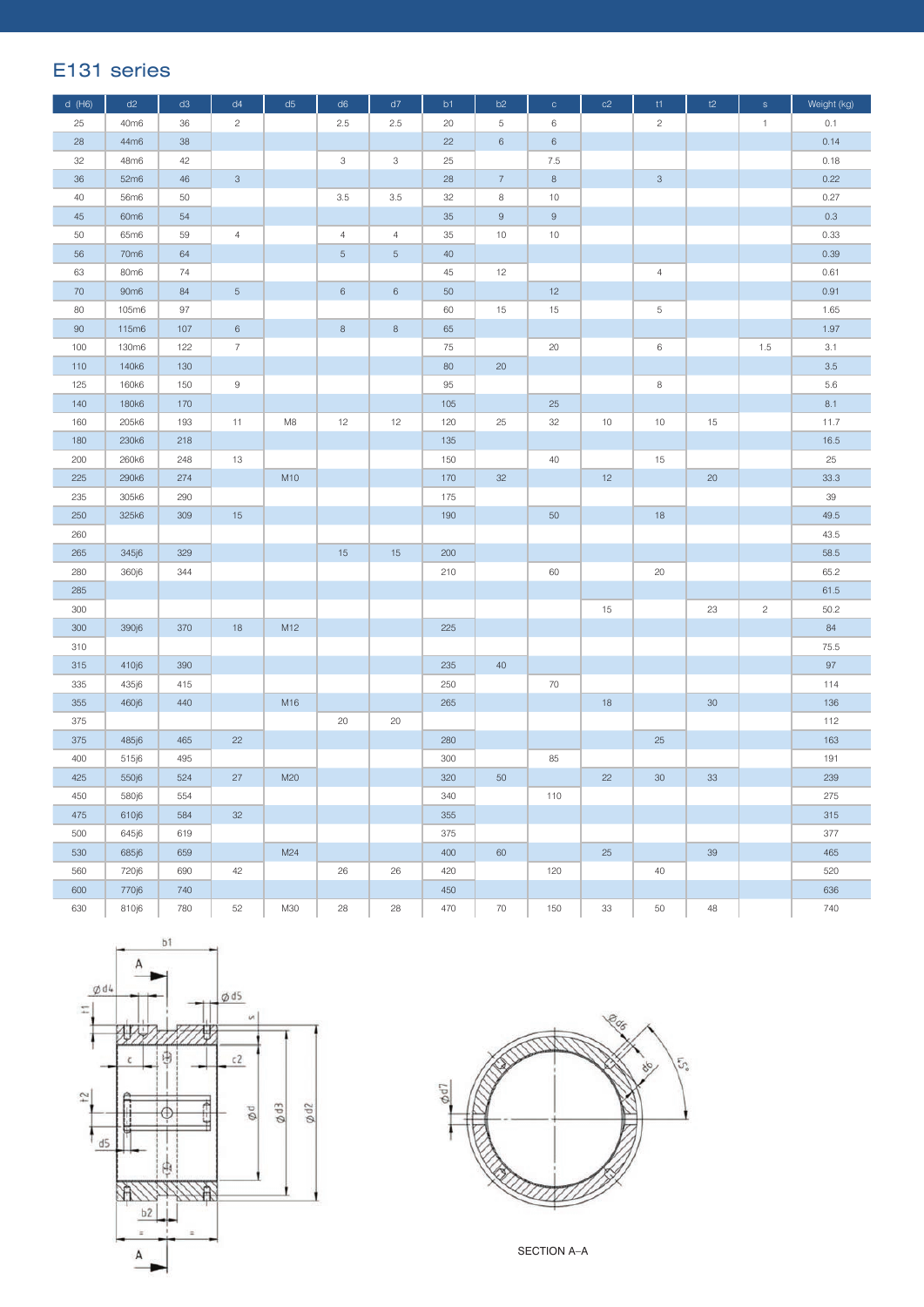## E133 series

| d(H6) | d2                 | d3  | d4  | d5  | d6                     | d7  | d8             | d9             | b1  | b2     | b <sub>3</sub>         | $\mathbf{C}$      | t1                                                                                                                    | t2 | $\mathbf S$    | ū.             | Weight (kg) |
|-------|--------------------|-----|-----|-----|------------------------|-----|----------------|----------------|-----|--------|------------------------|-------------------|-----------------------------------------------------------------------------------------------------------------------|----|----------------|----------------|-------------|
| 50    | 65m6               | 70  | 59  | 56  | $\sqrt{4}$             |     | $\overline{4}$ | $\overline{4}$ | 35  | 25     | 10                     | 5                 | 3                                                                                                                     |    | $\mathbf{1}$   | 3              | 0.34        |
| 56    | 70m6               | 75  | 64  | 63  |                        |     | $\sqrt{5}$     | $\overline{5}$ | 40  | $30\,$ | <b>Service Service</b> | $\,6\,$           |                                                                                                                       |    |                | 3.5            | 0.39        |
| 63    | 80m6               | 85  | 74  | 70  |                        |     |                |                | 45  | 30     | 12                     |                   | $\overline{4}$                                                                                                        |    |                |                | 0.64        |
| 70    | 90m6               | 95  | 84  | 78  | 5 <sup>5</sup>         |     | $6\phantom{.}$ | 6              | 50  | 35     |                        |                   |                                                                                                                       |    |                | $\overline{4}$ | 0.91        |
| 80    | 105m6              | 112 | 97  | 88  |                        |     |                |                | 60  | 40     | 15                     | 6.5               | 5                                                                                                                     |    |                |                | 1.68        |
| 90    | 115m6              | 123 | 107 | 99  | $6\,$                  |     | $\,8\,$        | $\,$ 8 $\,$    | 65  | 45     |                        | $\,8\,$           |                                                                                                                       |    |                | 4.5            | 2.03        |
| 100   | 130m6              | 138 | 122 | 110 | $\overline{7}$         |     |                |                | 75  | 50     |                        | $\mathsf 9$       | 6                                                                                                                     |    | 1.5            | 5              | 3.21        |
| 110   | 140k6              | 150 | 130 | 121 |                        |     |                |                | 80  | 55     | 20                     |                   |                                                                                                                       |    |                | $5.5\,$        | 3.65        |
| 125   | 160k6              | 170 | 150 | 137 | 9                      |     |                |                | 95  | 65     |                        | 12                | 8                                                                                                                     |    |                | 6              | 5.85        |
| 140   | 180k6              | 190 | 170 | 152 |                        |     |                |                | 105 | 75     |                        | 14                |                                                                                                                       |    |                |                | 8.29        |
| 160   | 205k6              | 215 | 193 | 174 | 11                     | M8  | 12             | 12             | 120 | 85     | 25                     | 15                | 10                                                                                                                    | 15 |                | $\overline{7}$ | 11.9        |
| 180   | 230k6              | 245 | 218 | 196 |                        |     |                |                | 135 | 95     |                        | 18                |                                                                                                                       |    |                | $\,8\,$        | 17.4        |
| 200   | 260k6              | 275 | 248 | 216 | 13                     |     |                |                | 150 | 105    |                        | 20                | 15                                                                                                                    |    |                |                | 26.2        |
| 225   | 290k6              | 305 | 274 | 243 | <b>Service Service</b> | M10 |                |                | 170 | 120    | 32                     | <b>CONTRACTOR</b> | <b>Contract Contract Contract Contract Contract Contract Contract Contract Contract Contract Contract Contract Co</b> | 20 |                | $\mathsf g$    | 35.2        |
| 250   | 325k6              | 345 | 309 | 270 | 15                     |     |                |                | 190 | 130    |                        | 25                | 18                                                                                                                    |    |                | 10             | 52.3        |
| 265   | 345 <sub>16</sub>  | 365 | 329 | 285 |                        |     | 15             | 15             | 200 | 140    |                        |                   |                                                                                                                       |    |                |                | 59.2        |
| 280   | 360j6              | 380 | 344 | 300 |                        |     |                |                | 210 | 145    |                        | 28                | 20                                                                                                                    |    |                |                | 68.7        |
| 300   | 390 <sub>j</sub> 6 | 415 | 374 | 320 | 18                     | M12 |                |                | 225 | 155    |                        | 30                |                                                                                                                       | 23 | $\overline{c}$ |                | 84.2        |
| 315   | 410 <sub>16</sub>  | 435 | 390 | 337 |                        |     |                |                | 235 | 165    | 40                     |                   |                                                                                                                       |    |                | 11             | 103         |
| 335   | 435j6              | 460 | 415 | 357 |                        |     |                |                | 250 | 175    |                        | 35                |                                                                                                                       |    |                |                | 117         |
| 355   | 460j6              | 485 | 440 | 379 |                        | M16 |                |                | 265 | 185    |                        |                   |                                                                                                                       | 30 |                | 12             | 145         |
| 400   | 515 <sub>16</sub>  | 545 | 495 | 428 | 22                     |     | 20             | 20             | 300 | 210    |                        | 40                | 25                                                                                                                    |    |                | 14             | 204         |
| 425   | 550j6              | 575 | 526 | 449 | 27                     | M20 |                |                | 320 | 220    | 50                     | 50                | 30                                                                                                                    | 33 |                |                | 242         |
| 450   | 580j6              | 610 | 558 | 480 |                        |     | 25             | 25             | 340 | 235    |                        | 60                |                                                                                                                       |    |                | 15             | 290         |
| 475   | 610 <sub>i</sub> 6 | 645 | 588 | 506 | 32                     |     |                |                | 355 | 245    |                        |                   |                                                                                                                       |    |                |                | 343         |
| 500   | 645j6              | 680 | 619 | 532 |                        |     |                |                | 375 | 260    |                        |                   |                                                                                                                       |    |                | 16             | 400         |
| 530   | 685j6              | 720 | 657 | 567 |                        | M24 |                |                | 400 | 275    | 60                     |                   |                                                                                                                       | 39 |                |                | 498         |
| 560   | 725 <sub>16</sub>  | 760 | 694 | 600 | 42                     |     |                |                | 420 | 290    |                        | 65                | 40                                                                                                                    |    |                |                | 580         |
| 600   | 775j6              | 815 | 744 | 642 |                        |     |                |                | 450 | 315    |                        | 70                |                                                                                                                       |    |                | 18             | 682         |
| 630   | 815j6              | 860 | 780 | 672 | 52                     | M30 | 28             | 28             | 475 | 330    | 70                     |                   | 50                                                                                                                    | 48 |                |                | 784         |

Taper land face are handed to suit single direction of rotation or both direction if single direction face nearest pin hole will suit clockwise rotation, please specify when ordering







SECTION A–A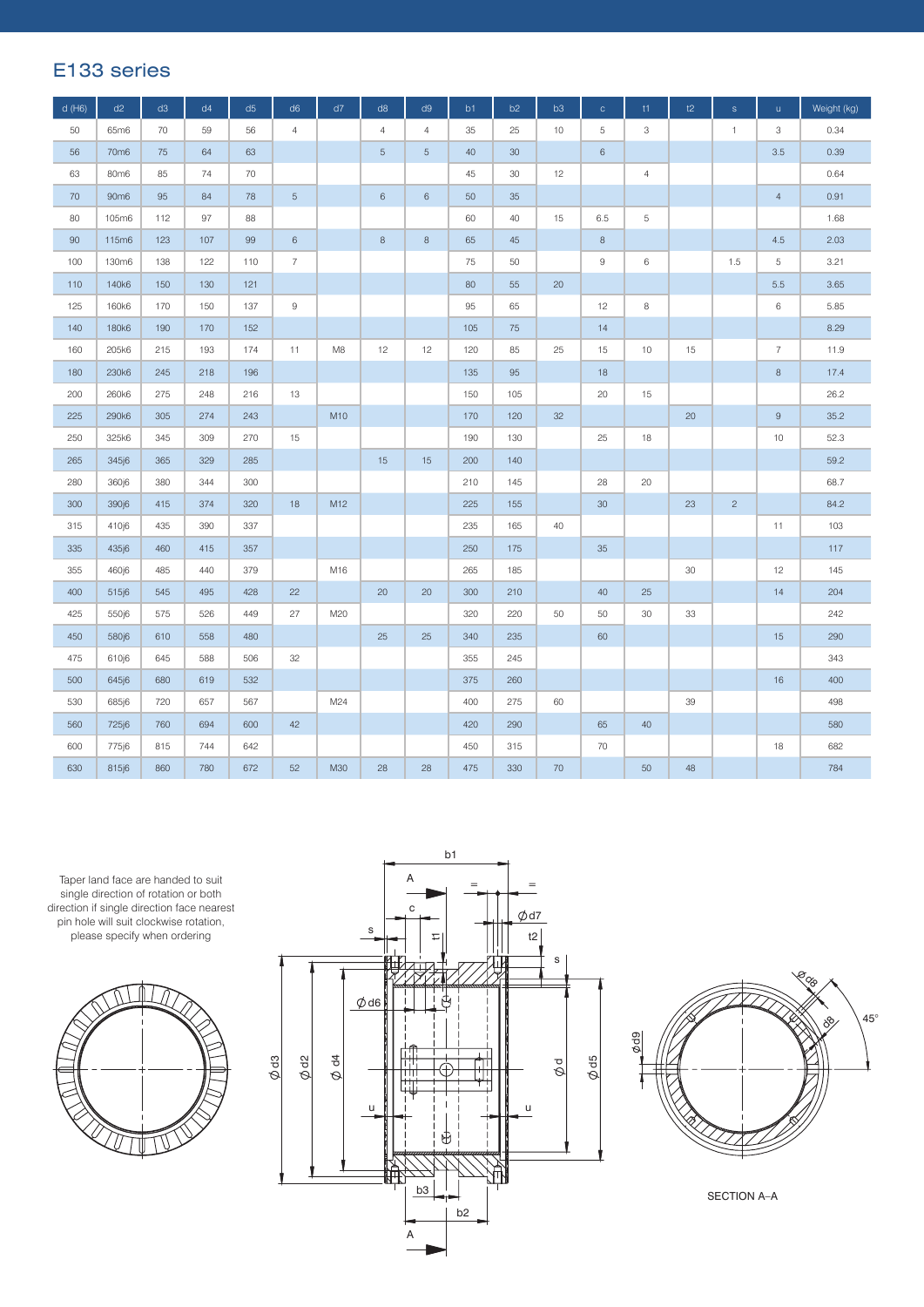## E134 series

| d(H6) | d2                | d3  | d4  | d5  | d6                | d7  | d8             | d9              | b1  | b2  | b3 | $\mathbf{C}$ | t1             | t2     | $\mathbf S$    | ū              | Weight (kg) |
|-------|-------------------|-----|-----|-----|-------------------|-----|----------------|-----------------|-----|-----|----|--------------|----------------|--------|----------------|----------------|-------------|
| 50    | 65m6              | 80  | 59  | 56  | $\overline{4}$    |     | $\overline{4}$ | $\overline{4}$  | 35  | 25  | 10 | 5            | 3              |        | $\mathbf{1}$   | 3              | 0.34        |
| 56    | 70m6              | 90  | 64  | 63  |                   |     | $\sqrt{5}$     | $\overline{5}$  | 40  | 30  |    | $\,$ 6 $\,$  |                |        |                | 3.5            | 0.39        |
| 63    | 80m6              | 100 | 72  | 70  |                   |     |                |                 | 45  | 30  | 12 |              | $\overline{4}$ |        |                |                | 0.64        |
| 70    | 90 <sub>m</sub> 6 | 110 | 80  | 78  | $5\phantom{.0}$   |     | $6\phantom{.}$ | $6\overline{6}$ | 50  | 35  |    |              |                |        |                | $\overline{4}$ | 0.91        |
| 80    | 105m6             | 125 | 93  | 88  |                   |     |                |                 | 60  | 40  | 15 | 6.5          | 5              |        |                |                | 1.68        |
| 90    | 115m6             | 140 | 103 | 99  | $\,6\,$           |     | $\mathbf{8}$   | $\mathbf{8}$    | 65  | 45  |    | $\bf{8}$     |                |        |                | 4.5            | 2.03        |
| 100   | 130m6             | 155 | 116 | 110 | $\overline{7}$    |     |                |                 | 75  | 50  |    | 9            | 6              |        | 1.5            | 5              | 3.21        |
| 110   | 140k6             | 172 | 126 | 121 |                   |     |                |                 | 80  | 55  | 20 |              |                |        |                | 5.5            | 3.65        |
| 125   | 160k6             | 195 | 144 | 137 | $\mathsf g$       |     |                |                 | 95  | 65  |    | 12           | 8              |        |                | 6              | 5.85        |
| 140   | 180k6             | 215 | 162 | 152 |                   |     |                |                 | 105 | 75  |    | 14           |                |        |                |                | 8.29        |
| 160   | 205k6             | 245 | 185 | 174 | 11                | M8  | 12             | 12              | 120 | 85  | 25 | 15           | 10             | 15     |                | $\overline{7}$ | 11.9        |
| 180   | 230k6             | 280 | 208 | 196 |                   |     |                |                 | 135 | 95  |    | 18           |                |        |                | $\,8\,$        | 17.4        |
| 200   | 260k6             | 305 | 236 | 216 | 13                |     |                |                 | 150 | 105 |    | 20           | 15             |        |                |                | 26.2        |
| 225   | 290k6             | 345 | 264 | 243 | <b>CONTRACTOR</b> | M10 |                |                 | 170 | 120 | 32 |              |                | 20     |                | $\mathsf 9$    | 35.2        |
| 250   | 325k6             | 385 | 297 | 270 | 15                |     |                |                 | 190 | 130 |    | 25           | 18             |        |                | $10$           | 52.3        |
| 265   | 345j6             | 410 | 315 | 285 |                   |     | 15             | 15              | 200 | 140 |    |              |                |        |                |                | 59.2        |
| 280   | 360j6             | 430 | 328 | 300 |                   |     |                |                 | 210 | 145 |    | 28           | 20             |        |                |                | 68.7        |
| 300   | 390j6             | 460 | 355 | 320 | 18                | M12 |                |                 | 225 | 155 |    | 30           |                | 23     | $\overline{c}$ |                | 84.2        |
| 315   | 410j6             | 480 | 376 | 337 |                   |     |                |                 | 235 | 165 | 40 |              |                |        |                | 11             | 103         |
| 335   | 435j6             | 515 | 395 | 357 |                   |     |                |                 | 250 | 175 |    | 35           |                |        |                |                | 117         |
| 355   | 460j6             | 540 | 418 | 379 |                   | M16 |                |                 | 265 | 185 |    |              |                | $30\,$ |                | 12             | 145         |
| 400   | 515j6             | 610 | 475 | 428 | 22                |     | 20             | 20              | 300 | 210 |    | 40           | 25             |        |                | 14             | 204         |
| 425   | 550j6             | 650 | 505 | 449 | 27                | M20 |                |                 | 320 | 220 | 50 | 50           | 30             | 33     |                |                | 242         |
| 450   | 580j6             | 685 | 532 | 480 |                   |     | 25             | 25              | 340 | 235 |    | 60           |                |        |                | 15             | 290         |
| 475   | 610j6             | 722 | 560 | 506 | 32                |     |                |                 | 355 | 245 |    |              |                |        |                |                | 343         |
| 500   | 645j6             | 760 | 590 | 532 |                   |     |                |                 | 375 | 260 |    |              |                |        |                | 16             | 400         |
| 530   | 685 <sub>16</sub> | 805 | 625 | 567 |                   | M24 |                |                 | 400 | 275 | 60 |              |                | 39     |                |                | 498         |
| 560   | 725 <sub>16</sub> | 850 | 660 | 600 | 42                |     |                |                 | 420 | 290 |    | 65           | 40             |        |                |                | 580         |
| 600   | 775j6             | 915 | 708 | 642 |                   |     |                |                 | 450 | 315 |    | $70\,$       |                |        |                | $18$           | 682         |
| 630   | 815j6             | 960 | 743 | 674 | 52                | M30 | 28             | 28              | 475 | 330 | 70 |              | 50             | 48     |                |                | 784         |

Taper land face are handed to suit single direction of rotation or both direction if single direction face nearest pin hole will suit clockwise rotation, please specify when ordering





45°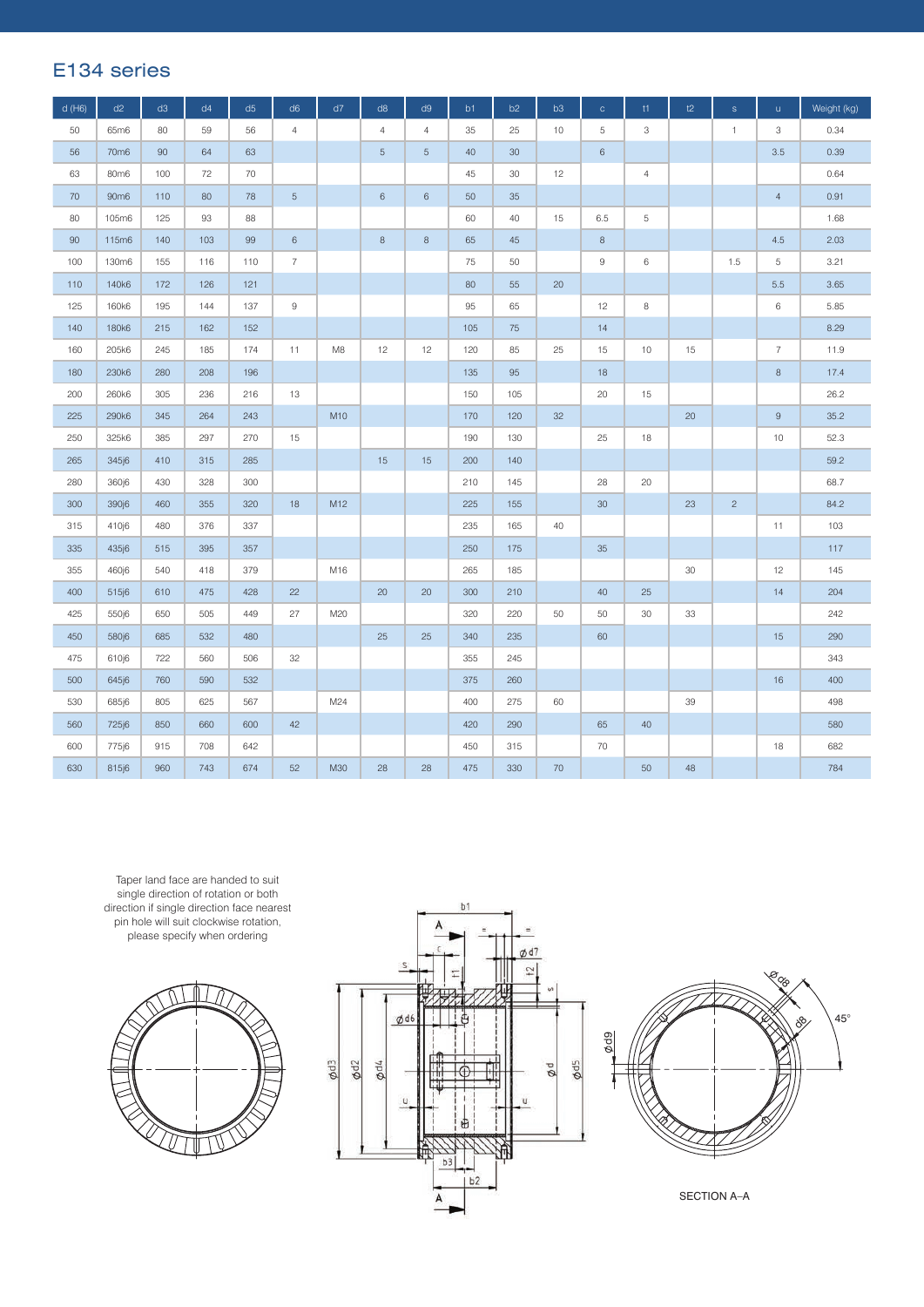## E136 series

| $d$ (H6) | d2                 | d3  | d4  | d5  | d6              | d7  | d8             | d9 | b1  | b2   | b <sub>3</sub> | $\mathbf{C}$   | c2     | tt          | t2     | $\mathbf{s}$   | $\cup$         |
|----------|--------------------|-----|-----|-----|-----------------|-----|----------------|----|-----|------|----------------|----------------|--------|-------------|--------|----------------|----------------|
| 90       | 115m6              | 140 | 107 | 99  | 6               |     | $\overline{4}$ | 8  | 65  | 10   | 15             | $\,8\,$        |        | $\,$ 5 $\,$ |        | $\mathbf{1}$   | 2.5            |
| 100      | 130m6              | 155 | 122 | 105 | $7\overline{ }$ |     | $\overline{5}$ |    | 75  | 12.5 |                | $\overline{9}$ |        | $\,$ 6 $\,$ |        | 1.5            |                |
| 110      | 140k6              | 172 | 130 | 121 |                 |     |                |    | 80  |      | 20             |                |        |             |        |                |                |
| 125      | 160k6              | 195 | 150 | 137 | $\mathsf{9}$    |     | $\,6\,$        |    | 95  | 15   |                | 12             |        | $\,$ 8 $\,$ |        |                | $\overline{4}$ |
| 140      | 180k6              | 215 | 170 | 152 |                 | M8  | 8              |    | 105 |      |                | 14             | $10$   |             | 15     |                |                |
| 160      | 205k6              | 245 | 193 | 174 | 11              |     |                | 12 | 120 | 17.5 | 25             | 15             |        | 10          |        |                |                |
| 180      | 230k6              | 280 | 218 | 196 |                 |     | 10             |    | 135 | 20   |                | 18             |        |             |        |                |                |
| 200      | 260k6              | 305 | 248 | 216 | 13              |     | 12             |    | 150 | 22.5 |                | $20\,$         |        | 15          |        |                | $\overline{5}$ |
| 225      | 290k6              | 345 | 274 | 243 |                 | M10 |                |    | 170 | 25   | 32             |                | $12\,$ |             | 20     |                |                |
| 235      | 305k6              | 360 | 290 | 253 |                 |     |                |    | 175 | 27.5 |                |                |        |             |        |                |                |
| 250      | 325k6              | 385 | 309 | 270 | 15              |     |                |    | 190 | 30   |                | 25             |        | 18          |        |                |                |
| 265      | 345j6              | 405 | 329 | 285 |                 |     | 15             | 15 | 200 |      |                |                |        |             |        |                |                |
| 280      | 360j6              | 430 | 344 | 300 |                 |     |                |    | 210 | 32.5 |                | 28             |        |             |        |                | 8              |
| 300      | 390 <sub>j</sub> 6 | 460 | 370 | 320 | 18              | M12 |                |    | 225 | 35   |                | 30             | $15$   | 20          | 23     | $\overline{c}$ |                |
| 315      | 390j6              | 480 | 370 | 337 |                 |     |                |    | 225 |      | 40             |                |        |             |        |                |                |
| 315      | 410 <sub>16</sub>  | 480 | 390 | 337 |                 |     |                |    | 235 |      |                |                |        |             |        |                |                |
| 335      | 435j6              | 515 | 415 | 357 |                 |     |                |    | 250 | 37.5 |                | 35             |        |             |        |                |                |
| 355      | 460j6              | 540 | 440 | 379 |                 | M16 |                |    | 265 | 40   |                |                | 18     |             | 30     |                |                |
| 375      | 485j6              | 570 | 464 | 399 |                 |     |                |    | 280 | 42.5 |                |                |        |             |        |                |                |
| 400      | 515js6             | 610 | 495 | 428 | 22              | M20 | 20             | 20 | 300 | 45   |                | 40             |        | 25          |        |                | 10             |
| 425      | 550js6             | 650 | 524 | 449 | 27              |     |                |    | 320 | 50   | 50             | 50             | 22     | $30\,$      | $33\,$ |                |                |
| 450      | 580js6             | 685 | 554 | 480 |                 |     |                |    | 340 | 52.5 |                | 60             |        |             |        |                |                |
| 500      | 645js6             | 760 | 619 | 532 | 32              |     |                |    | 375 | 57.5 |                |                |        |             |        |                |                |
| 530      | 685js6             | 805 | 656 | 563 |                 |     |                |    | 400 |      | 60             |                |        |             |        |                | 12             |
| 560      | 725js6             | 850 | 693 | 595 |                 |     |                | 26 | 420 | 60   |                |                |        |             |        |                |                |
| 600      | 775js6             | 915 | 742 | 638 | 42              | M24 |                |    | 450 |      |                | 65             | 25     | 40          | 39     |                | 15             |
| 630      | 815js6             | 960 | 779 | 670 |                 |     |                | 28 | 475 | 62.5 | 70             |                |        |             |        |                |                |



SECTION A–A



Taper land face are handed to suit single direction of rotation or both direction if single direction face nearest pin hole will suit clockwise rotation, please specify when ordering

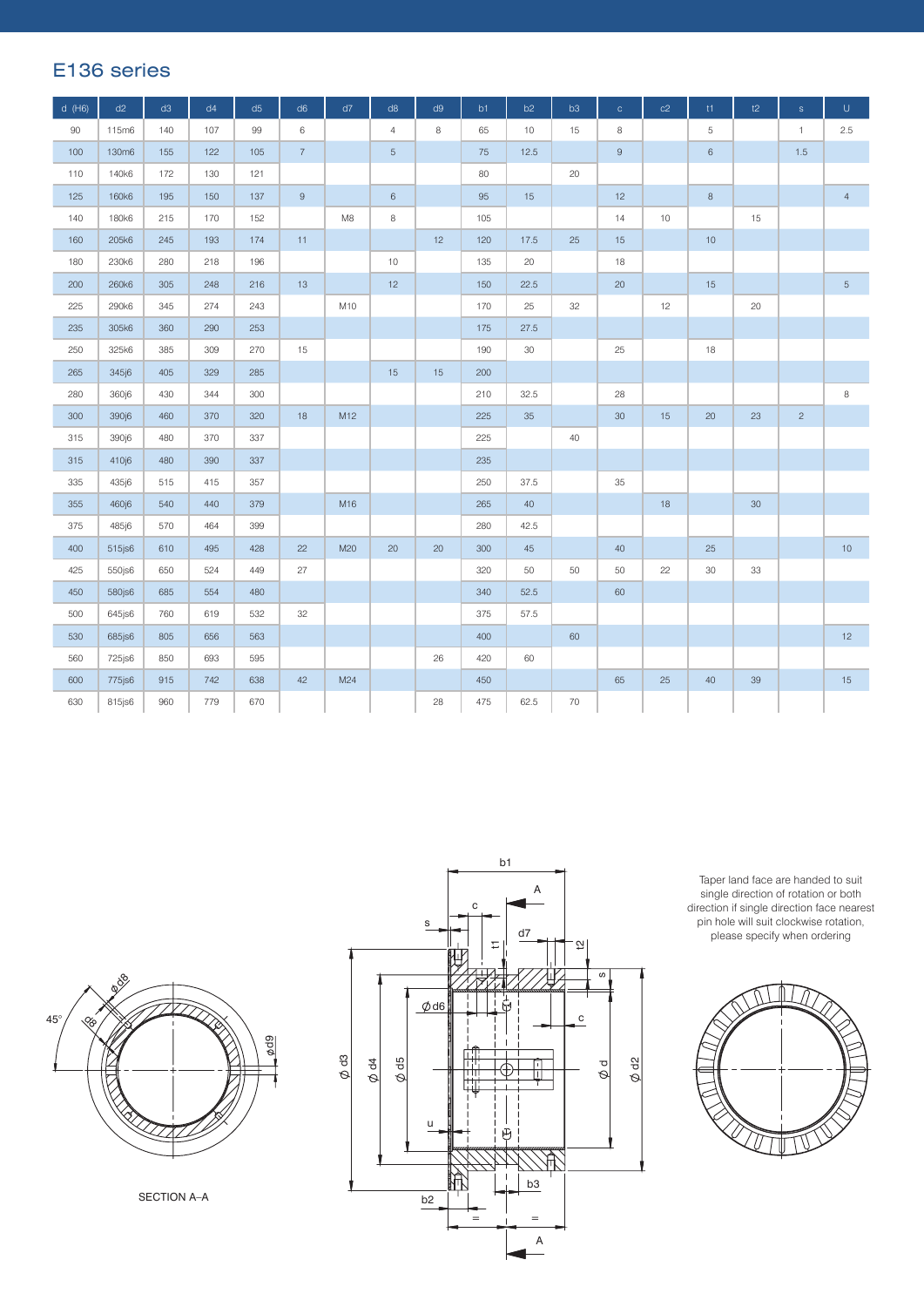## E137 series

| $d$ (H6) | d2                 | d3  | d4  | d5  | d6           | d7  | d8             | d9 | b1  | b2   | b <sub>3</sub> | $\mathbf{C}^{\top}$ | c2 | tt             | t2 | $\mathbf{s}$   | $\cup$         |
|----------|--------------------|-----|-----|-----|--------------|-----|----------------|----|-----|------|----------------|---------------------|----|----------------|----|----------------|----------------|
| 90       | 115m6              | 125 | 107 | 95  | 6            |     | $\overline{4}$ | 8  | 65  | 10   | 15             | 8                   |    | $\overline{5}$ |    | $\overline{1}$ | 2.5            |
| 100      | 130m6              | 142 | 122 | 105 | $7^{\circ}$  |     | $\overline{5}$ |    | 75  | 12.5 |                | $9\,$               |    | $\,$ 6 $\,$    |    | 1.5            |                |
| 110      | 140k6              | 156 | 130 | 115 |              |     |                |    | 80  |      | 20             |                     |    |                |    |                |                |
| 125      | 160k6              | 180 | 150 | 133 | $\mathsf{9}$ |     | $\,6\,$        |    | 95  | 15   |                | 12                  |    | $\,$ 8 $\,$    |    |                | $\overline{4}$ |
| 140      | 180k6              | 200 | 170 | 148 |              | M8  | 8              |    | 105 |      |                | 14                  | 10 |                | 15 |                |                |
| 160      | 205k6              | 227 | 193 | 168 | 11           |     |                | 12 | 120 | 17.5 | 25             | 15                  |    | 10             |    |                |                |
| 180      | 230k6              | 254 | 218 | 188 |              |     | 10             |    | 135 | 20   |                | 18                  |    |                |    |                |                |
| 200      | 260k6              | 283 | 248 | 210 | 13           |     | 12             |    | 150 | 22.5 |                | 20                  |    | 15             |    |                | $\overline{5}$ |
| 225      | 290k6              | 318 | 274 | 235 |              | M10 |                |    | 170 | 25   | 32             |                     | 12 |                | 20 |                |                |
| 235      | 305k6              | 332 | 290 | 245 |              |     |                |    | 175 | 27.5 |                |                     |    |                |    |                |                |
| 250      | 325k6              | 352 | 309 | 260 | 15           |     |                |    | 190 | 30   |                | 25                  |    | 18             |    |                |                |
| 265      | 345j6              | 372 | 329 | 275 |              |     | 15             | 15 | 200 |      |                |                     |    |                |    |                |                |
| 280      | 360j6              | 396 | 344 | 295 |              |     |                |    | 210 | 32.5 |                | 28                  |    |                |    |                | 8              |
| 300      | 390 <sub>j</sub> 6 | 422 | 370 | 315 | 18           | M12 |                |    | 225 | 35   |                | 30                  | 15 | 20             | 23 | $\sqrt{2}$     |                |
| 315      | 390 <sub>j</sub> 6 | 444 | 370 | 330 |              |     |                |    | 225 |      | 40             |                     |    |                |    |                |                |
| 315      | 410 <sub>16</sub>  | 444 | 390 | 330 |              |     |                |    | 235 |      |                |                     |    |                |    |                |                |
| 335      | 435j6              | 472 | 415 | 350 |              |     |                |    | 250 | 37.5 |                | 35                  |    |                |    |                |                |
| 355      | 460 <sub>i</sub> 6 | 498 | 440 | 370 |              | M16 |                |    | 265 | 40   |                |                     | 18 |                | 30 |                |                |
| 375      | 485j6              | 525 | 464 | 390 |              |     |                |    | 280 | 42.5 |                |                     |    |                |    |                |                |
| 400      | 515js6             | 564 | 495 | 420 | 22           | M20 | 20             | 20 | 300 | 45   |                | 40                  |    | 25             |    |                | 10             |
| 425      | 550js6             | 598 | 524 | 445 | 27           |     |                |    | 320 | 50   | 50             | 50                  | 22 | 30             | 33 |                |                |
| 450      | 580js6             | 633 | 554 | 470 |              |     |                |    | 340 | 52.5 |                | 60                  |    |                |    |                |                |
| 500      | 645js6             | 700 | 619 | 520 | 32           |     |                |    | 375 | 57.5 |                |                     |    |                |    |                |                |
| 530      | 685js6             | 742 | 656 | 550 |              |     |                |    | 400 |      | 60             |                     |    |                |    |                | 12             |
| 560      | 725js6             | 784 | 693 | 580 |              |     |                | 26 | 420 | 60   |                |                     |    |                |    |                |                |
| 600      | 775js6             | 840 | 742 | 624 | 42           | M24 |                |    | 450 |      |                | 65                  | 25 | 40             | 39 |                | 15             |
| 630      | 815js6             | 882 | 779 | 655 |              |     |                | 28 | 475 | 62.5 | $70\,$         |                     |    |                |    |                |                |



SECTION A–A



Taper land face are handed to suit single direction of rotation or both direction if single direction face nearest pin hole will suit clockwise rotation, please specify when ordering